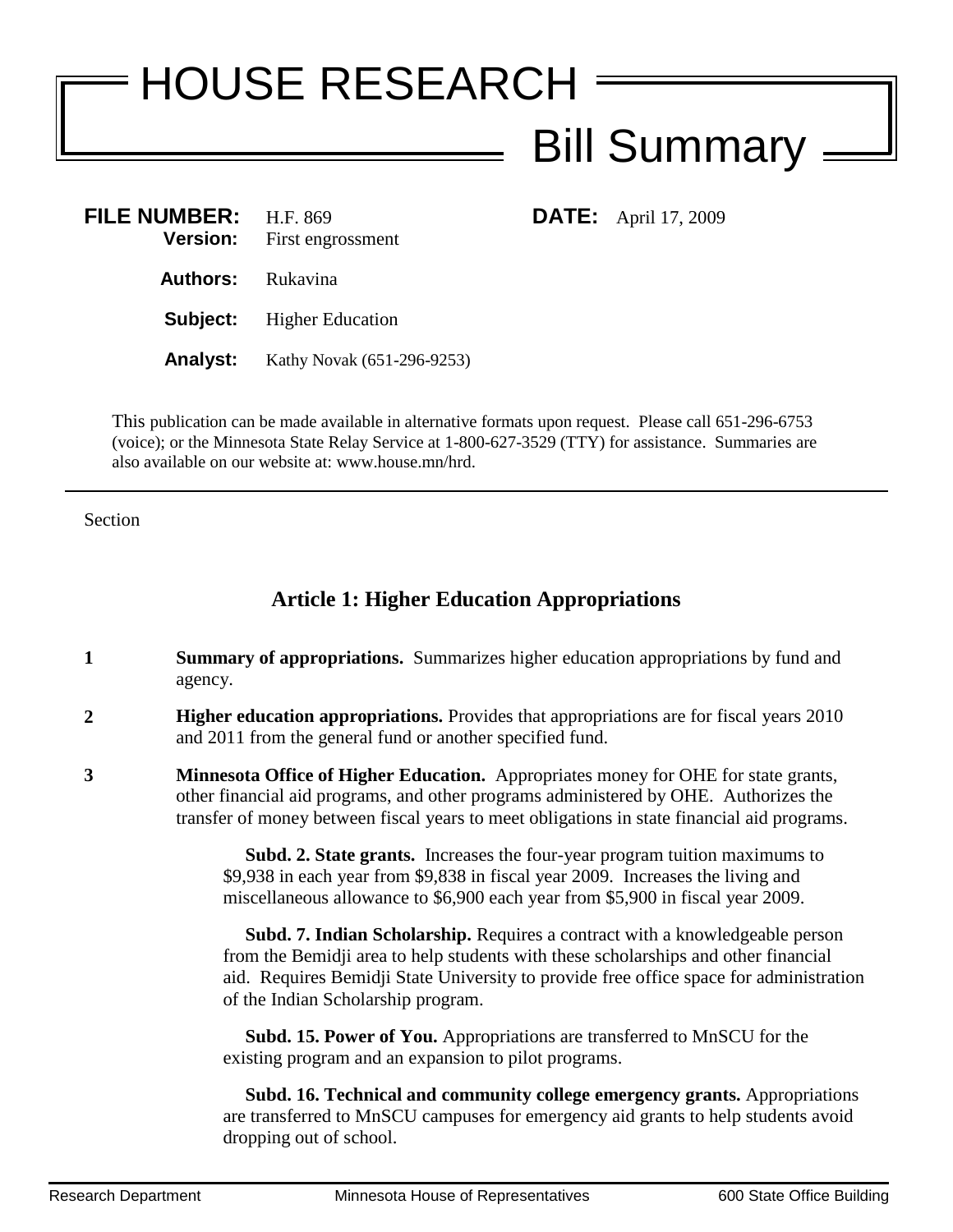**Subd. 17. Veterinary loan forgiveness.** For a new student loan forgiveness program for certain veterinary students at the U of M.

 **Subd. 19. Balances forward.** Allows any first-year appropriation in this section to be carried forward to the second year.

 **Subd. 20. Transfers.** Authorizes the transfer of unencumbered balances from named financial aid programs to the state grant program with written approval from finance and notice to the legislature. Limits any transfers from child care or state work study to projected surplus appropriation amounts.

 **Subd. 21. United Family Medicine Residency Program.** Provides a grant for up to 18 residents in family practice to prepare doctors for family care medicine in underserved areas. Requires seven of the residents to be at publicly owned rural hospitals with an attached nursing home.

 **Subd. 22. TANF work study.** Waives the requirement for an employer match for work-study jobs funded by TANF.

 **Subd. 24. Accreditation.** Requires OHE to assist small institutions to find ways to meet the accreditation requirements to participate in federal and state financial aid programs.

**4 Board of Trustees of the Minnesota State Colleges and Universities.** Makes general fund appropriations for fiscal year 2010 and 2011 for the central office and shared services, and operations and maintenance. With the following requirements for the biennium:

- **•** Increasing the amount distributed to campuses through the allocation model; at least maintaining them at the current level and not charging campuses for cuts to the central office;
- Reporting on plans to meet the lower base appropriations;
- **•** Leaving empty nonessential administrative and managerial vacancies and freezing salaries;
- Prohibiting spending on specified initiatives with savings distributed to campuses;
- **•** Limiting technology spending to \$40 million and access initiatives to \$5 million with savings distributed to campuses;
- **•** Directs funding to Cook County Higher Education Board, Northeast Minnesota Higher Education District, and for eFolio enhancements;
- **•** Sets base appropriations for the next biennium.

 **Subd. 4. Federal stimulus appropriation.** Appropriates federal stimulus money for fiscal years 2009, 2010, and 2011. Specifies that it must be used consistent with the federal purposes. Also requires:

- money to be used as a bridge to future cuts and permits its use for certain incentives and other cost reduction purposes; and
- a tuition increase cap for resident undergraduate students of 5 percent per year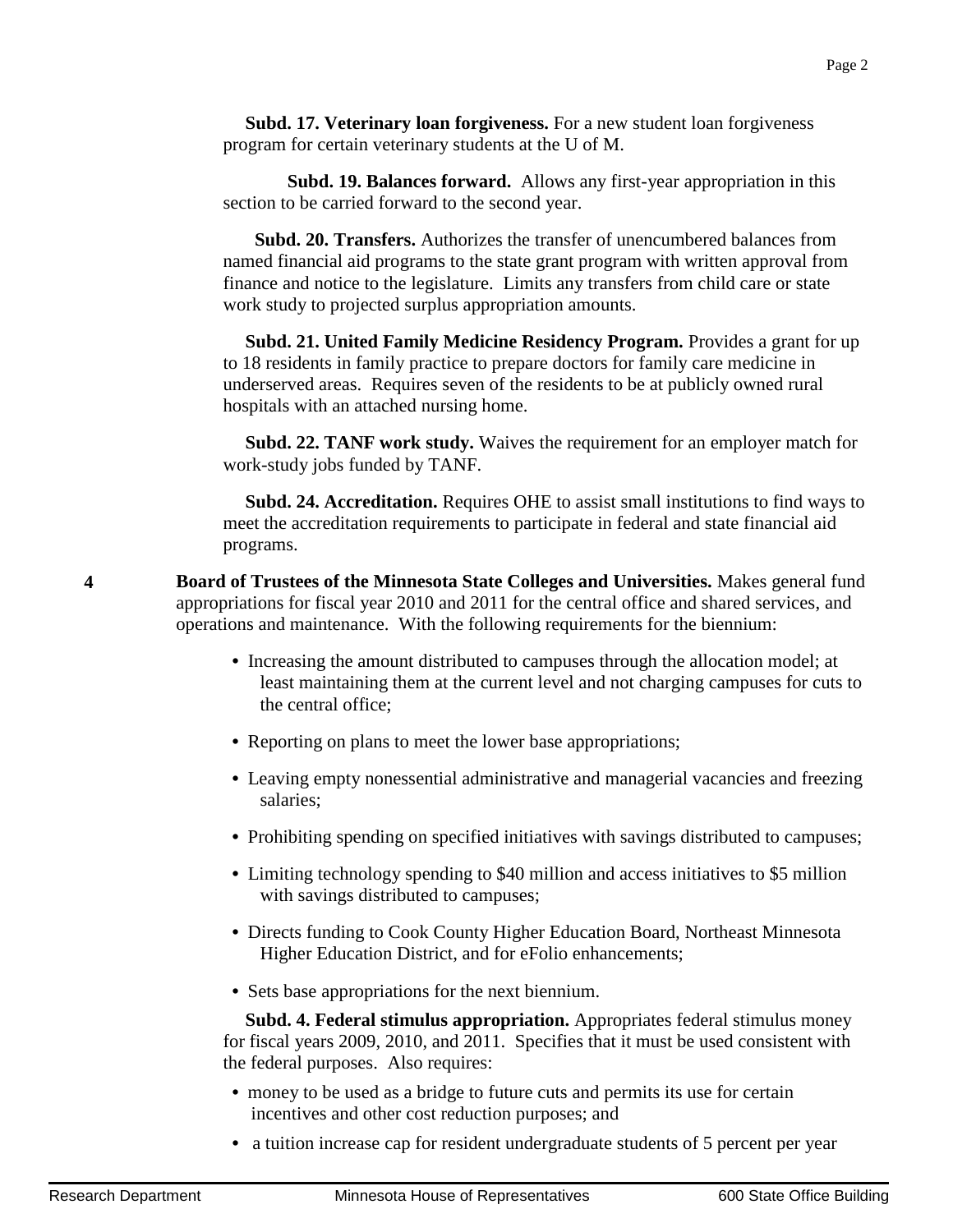bought down to 2 percent per year with federal funds.

 **Subd. 5. System improvements.** Directs the Board to place a priority on improvements to the human resources system.

**5 Board of Regents of the University of Minnesota.** Makes appropriations for fiscal year 2009, 2010, and 2011. Makes appropriations for operations and maintenance:

- Prohibits funding to be used for new administrative positions or salary increases for these positions;
- Allows for a new scholarship; and
- **•** Includes funding for Ojibwe and Dakota language programs and the Veterinary diagnostic laboratory.

Sets the appropriation base for the next biennium.

Makes appropriations from the health care access fund, and special appropriations for agriculture, health sciences, the Institute of Technology, and the research partnership with the Mayo Foundation. The agriculture and extension service appropriation:

- **•** Requires an advisory group convened by the extension service and experiment stations;
- **•** Includes research efforts on production agriculture with specified priorities;
- **•** Includes research and outreach on renewable energy from Minnesota biomass with specified priorities;
- **•** Authorizes other uses of the funds; and
- **•** Requires a report to the legislature by February 1, 2011.

 **Subd. 5. Federal stimulus appropriation.** Appropriates federal stimulus money for fiscal years 2009, 2010, and 2011. Specifies that it must be used consistent with the federal purposes. Also requires money to be used as a bridge to future cuts and permits its use for certain incentives and other cost reduction purposes.

 Requires a tuition increase cap for resident undergraduate students of \$300 per year using federal funds.

 **Subd. 7. NRRI research.** Authorizes mineral revenues to fund research at the Coleraine Mineral Research Laboratory by laid off taconite engineers.

 **Subd. 8. Enrollment increases.** Requires an increase in Minnesota undergraduate enrollment to achieve the same proportion of Minnesota undergraduates as in the 2006-2007 academic year.

**6 Mayo Clinic.** Makes appropriations for a capitation rate at the medical school for Minnesota residents to increase the number of doctors in rural areas and a stipend to support up to 27 residents each year in family practice and graduate residency.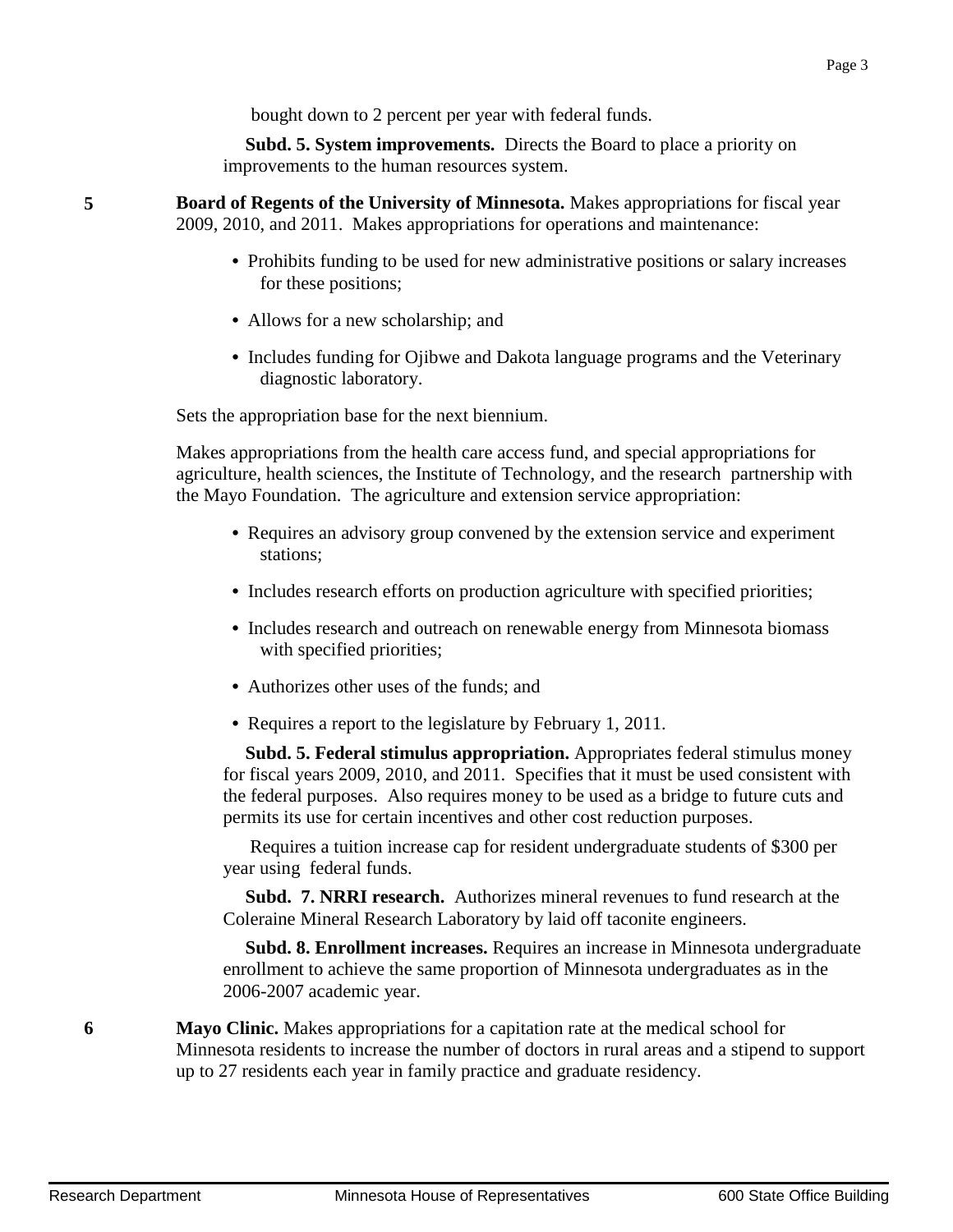## **Article 2: Related Higher Education**

- **1 Course equivalency information requirement.** Under current law, the UMN and MnSCU are required to develop and maintain course equivalency guides, for use in considering transferring between higher educational institutions. This section directs that such guides must include information on course equivalency and credit for learning acquired for completion of formal military courses and occupational training.
- **2 Responsibilities; textbook information.** Updates the requirements for OHE to provide information on textbook publishers.
- **3 American made clothing in college bookstores.** Requires bookstores on the campuses of public higher education institutions to sell only clothing manufactured in the United States.
- **4 Federal funds.** Adds a cross-reference to the legislative review of federal funds.
- **5 Definition; reciprocity agreements.** Adds a definition of resident student to the reciprocity program that is the same definition used in the state financial aid programs (a definition that requires students to meet one of eight listed criteria).
- **6 Appeal; resident status.** Establishes a statutory appeals process for students who do not meet the definition of a resident student in the reciprocity program (section 2) after living in Minnesota for 12 months. The director of OHE may grant resident status if the student presents documents that show a reason for living in Minnesota that is other than education.
- **7 Eligible institution.** Adds an eligibility condition for an institution to be eligible to participate in the state grant program. An eligible institution must require all entering students to complete an application for federal student aid (FAFSA).
- **8 Grant stipends.** Lowers the student share used to calculate a state grant award to 45 percent from 46 percent.
- **9 Cost of attendance.** Establishes a statutory tuition and fee maximum used to calculate the state grant award for students in two-year programs. The maximum is set at the highest of the two-year MnSCU institutions.
- **10 Awards.** Increases the eligibility period for the state grant award to ten semesters from eight semesters.
- **11 -12 SELF loan revenue bonds annual certificate of need.** Provides for a potential general fund budget request as a backup for bonds issued for the SELF loan program. Requires OHE to annually certify to the governor any amount needed to:
	- restore the loan capital fund to a minimum level required on outstanding bonds;
	- provide for the payment of principal and interest due and payable in the year; and
	- **•** restore debt service funds securing outstanding bonds as required.

Requires the governor to include these amounts in the next regular or supplemental budget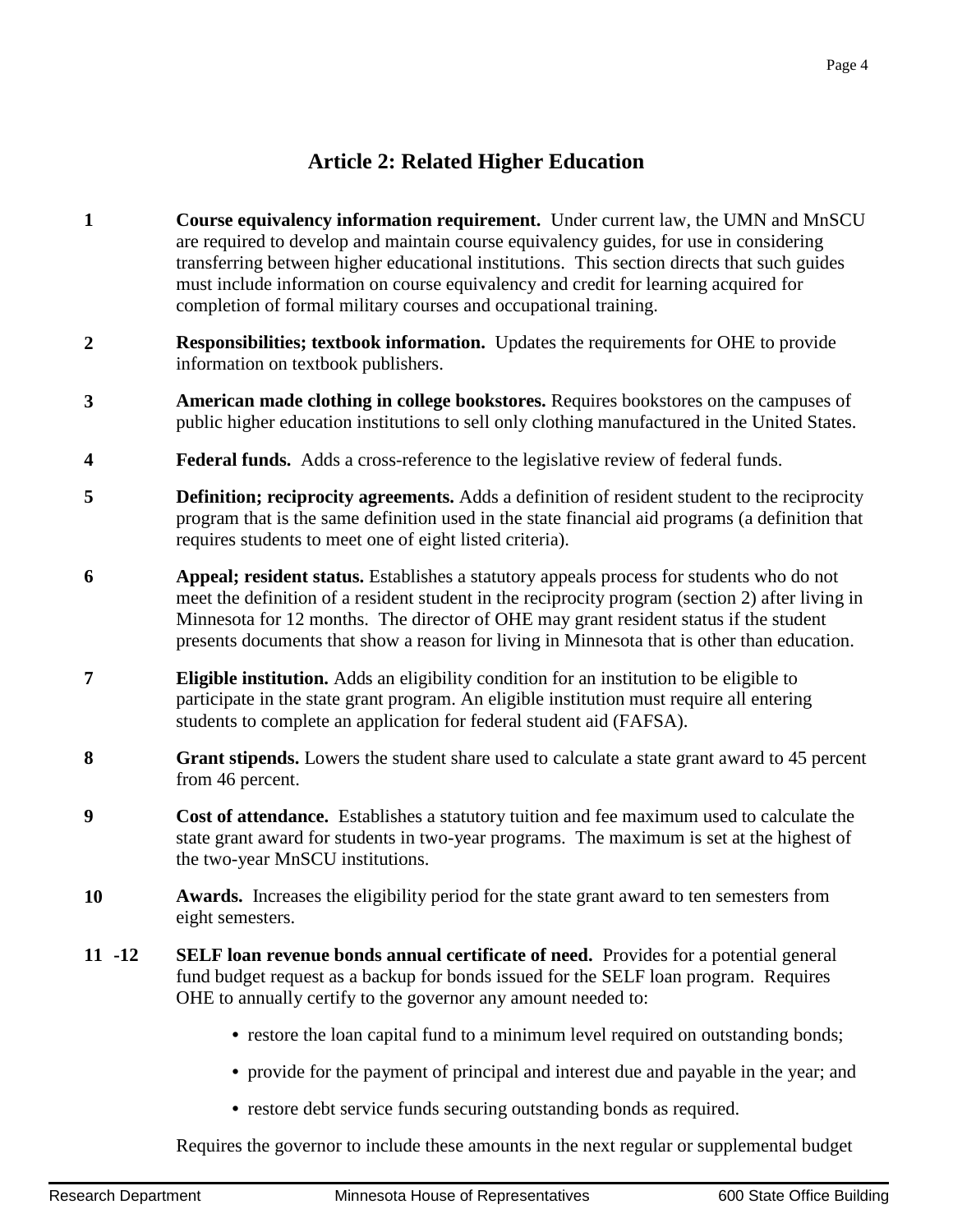request.

## **13 Large animal veterinarian loan forgiveness program.**

 **Subd. 1. Definitions.** Defines key program terms including "veterinarian" and "designated rural area."

 **Subd. 2. Establishment; administration.** Directs OHE to establish and administer the program. Prescribes eligibility criteria, including a full-time practice in designated underserved rural areas with at least half-time caring for food animals. States that appropriations for the program do not cancel but are available until spent.

 **Subd. 3. Eligibility.** Requires an application by a current student or recent graduate of the U of M College of Veterinary Medicine. Requires each successful applicant to sign a five-year service obligation contract.

 **Subd. 4. Loan forgiveness.** Authorizes OHE to select up to five applicants each year for the loan forgiveness program within the limits of appropriations. OHE must prioritize applicants who are most suitable to practice in a designated area and who are closest to completing their training. If a participant submits an annual affidavit certifying that the participant is practicing as required, the OHE may issue an annual payment of up to \$15,000 for up to 5 years, not to exceed the amount owed.

 **Subd. 5. Penalty for nonfulfillment.** Requires repayment of all payments received plus interest calculated in the same manner as interest due on delinquent state taxes from a recipient who fails to complete the necessary service commitment. Allows a waiver for emergency circumstances.

**Subd. 6. Rules.** Allows the OHE to adopt program rules.

- **14 -17 Board of trustee nomination and election.** Changes the process for nominating and electing the members of the Board of Trustees of the Minnesota State Colleges and Universities to be similar to the election process used for the Board of Regents. Vacancies are filled by election of a joint convention of the legislature in the odd-numbered years. Nominations are considered and recommendations made at meetings of a joint committee of the house and senate higher education committees. Requires student and labor organizations to make recommendations for certain vacancies to the joint committee. The joint committee may recommend two candidates for each vacancy to the joint convention.
- **18 Solicitation.** Technical change.
- **19 Undergraduate tuition guarantee.** Guarantees a stable tuition rate for up to four consecutive academic years for university undergraduate students and two consecutive years for college students at MnSCU institutions. Students who enroll for the first time in the fall of 2010 or later are eligible for the tuition guarantee. The guaranteed tuition rate is set at the rate charged in the student's first semester of enrollment. After either four years at a university or two years at a college, the student's tuition rate resets to the rate for new students at the institution.
- **20 University scholarship.** Authorizes the Board of Regents to establish a middle income scholarship for students from families that not eligible for the federal Pell grant and have annual family incomes below \$100,000.